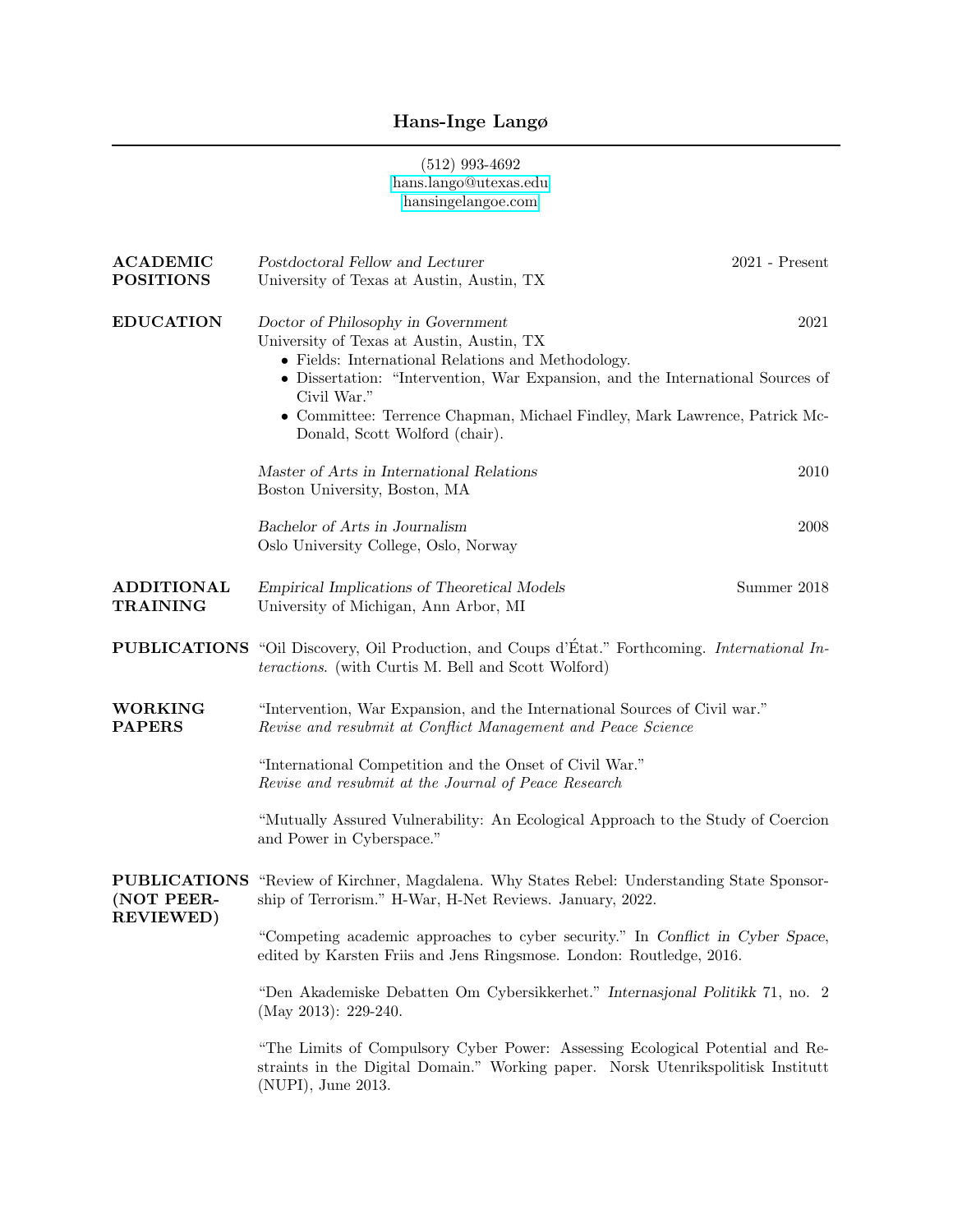|                  | <b>CONFERENCE</b> "Oil Discovery, Oil Production, and Coups d'Etat," with Curtis M. Bell and Scott |
|------------------|----------------------------------------------------------------------------------------------------|
| <b>PRESENTA-</b> | Wolford, presented at the American Political Science Association's annual conference,              |
| <b>TIONS</b>     | September 2020.                                                                                    |

"International Competition and the Onset of Civil War."

- International Studies Association's annual meeting in Toronto, March 2019.
- Peace Science Society's annual meeting in Austin, November 2018.
- American Political Science Association's annual conference in Boston, September 2018.
- Texas Triangle IR Conference in College Station, February 2018.

"Intervention, War Expansion, and the International Sources of Civil war."

- Peace Science's annual meeting in Manhattan, November 2019.
- American Political Science Association's annual conference (iPoster session) in Washington, D.C., August 2019
- International Studies Association's annual conference in San Francisco, April 2018.
- Texas Triangle IR Conference in Dallas, January 2017.

"Mutually Assured Vulnerability: An Ecological Approach to the Study of Coercion and Power in Cyberspace," presented at the International Studies Association's annual conference in Baltimore, February 2017.

"Preying on the Weak and Free: Why Third-Party Interventions in Civil Wars Go Unpunished," presented at the International Studies Association's annual conference in Atlanta, March 2016.

"Distance Makes the Heart Grow Fonder: Why States Choose to Intervene in Civil Wars," presented at the International Studies Association's annual conference in Atlanta, March 2016.

"War in limbo: Thresholds for escalation in third-party conflicts," presented at the International Studies Association's annual conference in New Orleans, February 2015.

"Conflict in a Privatized Domain: Assessing Situational Awareness and Decision-Making in Cyberspace," presented at the International Studies Association's annual conference in Toronto, March 2014.

| <b>GRANTS AND</b><br><b>HONORS</b> | Clements Center National Security Fellow                         | 2021/2022                |
|------------------------------------|------------------------------------------------------------------|--------------------------|
|                                    | Department of Government Summer Research Fellowship (\$5,000)    | Summer 2020              |
|                                    | UT Austin's Dissertation Writing Fellowship (\$12,500)           | Spring 2021              |
|                                    | Department of Government Continuing Fellowship (\$10,000)        | Fall 2020                |
|                                    | Clements Center Graduate Fellow                                  | September 2013 - Present |
|                                    | Peace Science Society's Graduate Student Travel Grant (\$200)    | Fall 2019                |
|                                    | UT Austin's University Graduate Continuing Fellowship (\$30,000) | 2019/2020                |
|                                    | Clements Center Grant for research assistants (\$4,723)          | Summer/Fall 2019         |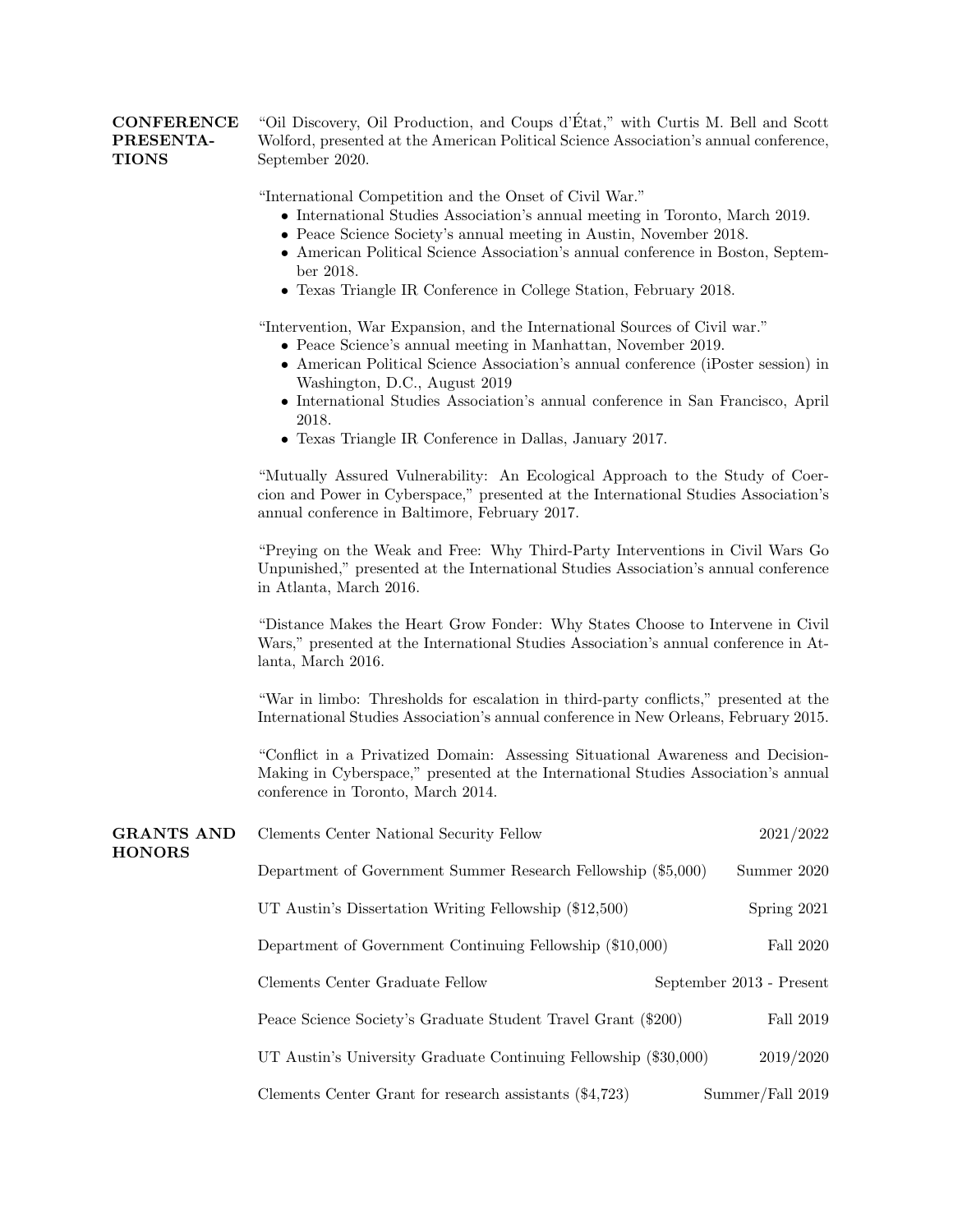|                   | Dep. of Government funding for research assistants $(\$5,000)$                                                                                                                                                                                                                                                                                                        | Spring 2019                |
|-------------------|-----------------------------------------------------------------------------------------------------------------------------------------------------------------------------------------------------------------------------------------------------------------------------------------------------------------------------------------------------------------------|----------------------------|
|                   | Bruton Fellowship (\$1,500)                                                                                                                                                                                                                                                                                                                                           | 2018/2019                  |
|                   | Nominated for University Graduate Continuing Fellowship                                                                                                                                                                                                                                                                                                               | 2018/2019                  |
|                   | Department of Government Continuing Fellowship (\$20,000)                                                                                                                                                                                                                                                                                                             | 2018/2019                  |
|                   | Macdonald Fellowship (\$5,000)                                                                                                                                                                                                                                                                                                                                        | 2018/2019                  |
|                   | Dep. of Government Summer Research Fellowship (\$5,000)                                                                                                                                                                                                                                                                                                               | Summer 2018                |
|                   | Macdonald Fellowship (\$5,000)                                                                                                                                                                                                                                                                                                                                        | 2017/2018                  |
|                   | American-Scandinavian Foundation's Fellowship (\$5,000)                                                                                                                                                                                                                                                                                                               | 2017/2018                  |
|                   | Macdonald Fellowship (\$5,000)                                                                                                                                                                                                                                                                                                                                        | 2016/2017                  |
|                   | Dep. of Government Summer Pre-Dissertation Fellowship (\$2,500)                                                                                                                                                                                                                                                                                                       | Summer 2016                |
|                   | Macdonald Fellowship (\$5,000)                                                                                                                                                                                                                                                                                                                                        | 2015/2016                  |
|                   | Clements Center Research Grants (total \$5,765)                                                                                                                                                                                                                                                                                                                       | 2014-2018                  |
|                   | LBJ School Graduate Fellowship (\$19,500)                                                                                                                                                                                                                                                                                                                             | September 2013 - May 2014  |
| <b>EXPERIENCE</b> | Lecturer<br>University of Texas at Austin, Austin, TX<br>• Department of Government's Senior honors thesis sequence $(2021/2022)$ .<br>• International Security (upper-level, fall 2021).                                                                                                                                                                             | 2021/2022                  |
|                   | Research Assistant<br>University of Texas at Austin, Austin, TX<br>• Assisted Prof. Scott Wolford with research on post-war settlements.<br>• Researched various conflicts in East Asia in the 19th and 20th century.                                                                                                                                                 | June 2019 - July 2019      |
|                   | Assistant Instructor (instructor of record)<br>University of Texas at Austin, Austin, TX<br>• Two-course sequence on social science research.<br>• Lectured on social science methods, mentored individual student projects on<br>wide range of topics, and led team of students for coding project.<br>• Two students accepted to MPSA undergraduate poster session. | 2017/2018                  |
|                   | Teaching Assistant<br>University of Texas at Austin, Austin, TX<br>• Politics of New Democracies with Prof. Goodnow.<br>• Causes of War with Prof. Scott Wolford.<br>• Texas Political History with Prof. James Enelow.<br>• American Government with Prof. David Leal.<br>• Global Governance with Prof. Terrence Chapman.                                           | September 2015 - July 2017 |
|                   | Research Assistant<br>Robert S. Strauss Center, Austin, TX<br>• Assisted Prof. Eugene Gholz with research on trade, conflict, and oil.                                                                                                                                                                                                                                | September 2014 - May 2015  |